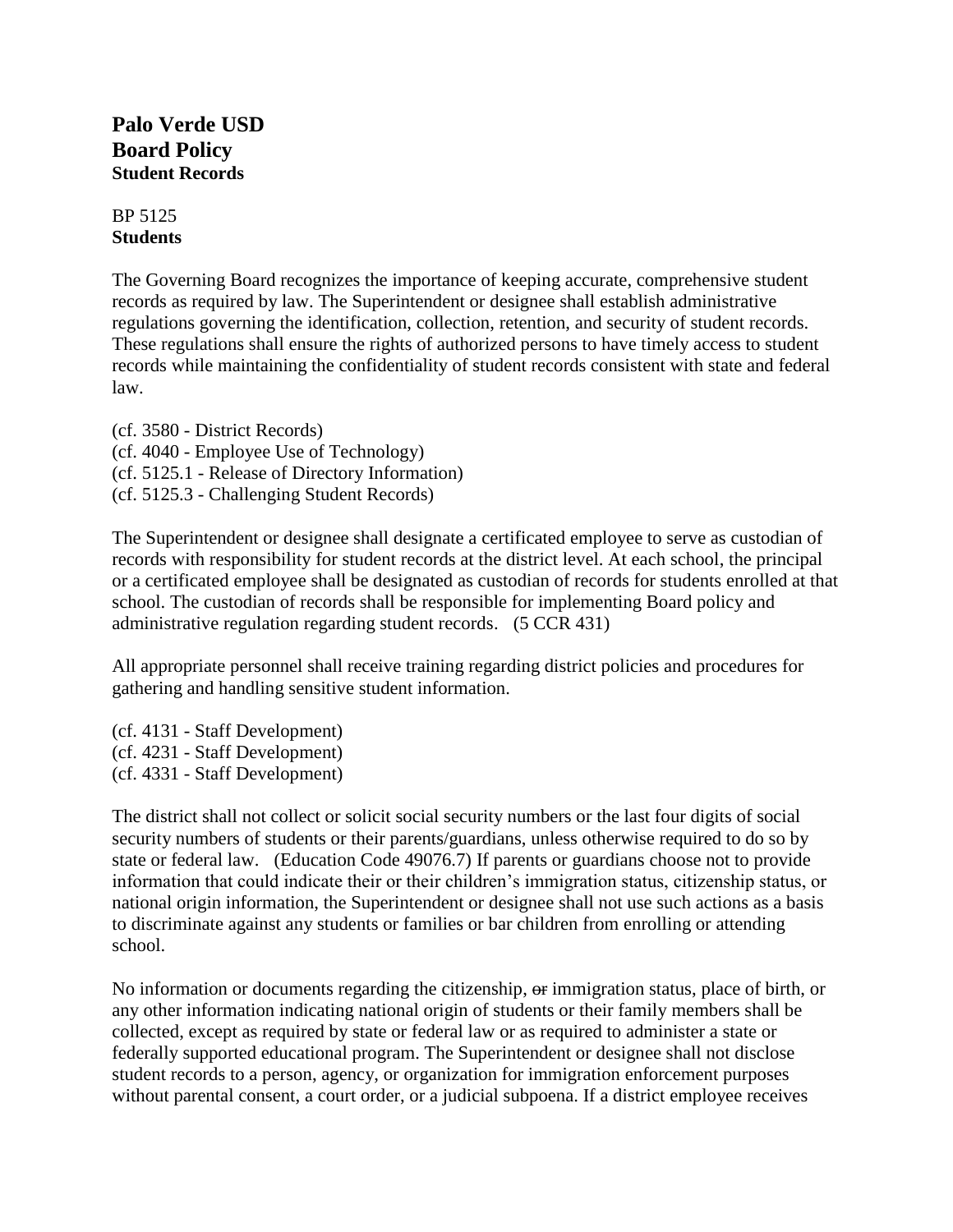such a request, he/she shall immediately report the request to the Superintendent. The Superintendent shall report the request to the Board in a timely manner that ensures the confidentiality and privacy of any potentially identifying information. (Education Code 234.7)

### (cf. 5145.13 - Response to Immigration Enforcement)

If the Superintendent or designee possesses information that could indicate immigration status, citizenship status, or national origin information, the Superintendent or designee shall not use the acquired information to discriminate against any students or families or bar children from enrolling in or attending school.

The Superintendent or designee shall not compile a list, registry, or database based on students' national origin, ethnicity, religion, race, gender, or sexual orientation, nor shall he/she disclose student information to federal government authorities for the purpose of compiling such a list, registry, or database for purposes of immigration enforcement. Such information may only be compiled or exchanged with other local, state, or federal agencies if the information is aggregated and is not personally identifiable. (Government Code 8310.3)

### **Student Records from Social Media**

The Superintendent or designee may gather and maintain information from the social media of any district student, provided that the district first notifies students and parents/guardians about the proposed program, offers an opportunity for public comment at a regularly scheduled Board meeting, and gathers only information that directly pertains to school safety or student safety. (Education Code 49073.6)

(cf. 0450 - Comprehensive Safety Plan) (cf. 5131.2 - Bullying) (cf. 5145.6 - Parental Notifications) (cf. 9322 - Agenda/Meeting Materials) (cf. 9323 - Meeting Conduct)

## **Contract for Digital Storage, Management, and Retrieval of Student Records**

The Superintendent or designee may enter into a contract with a third party for the digital storage, management, and retrieval of student records and/or to authorize a third party provider of digital software to access, store, and use student records, provided that the contract meets the requirements of Education Code 49073.1 and other applicable state and federal laws.

(cf. 3312 - Contracts)

Legal Reference: EDUCATION CODE 234.7 Student protections relating to immigration and citizenship status 17604 Contracts 48201 Student records for transfer students who have been suspended/expelled 48853.5 Foster youth; placement, immunizations

48902 Notification of law enforcement of specified violations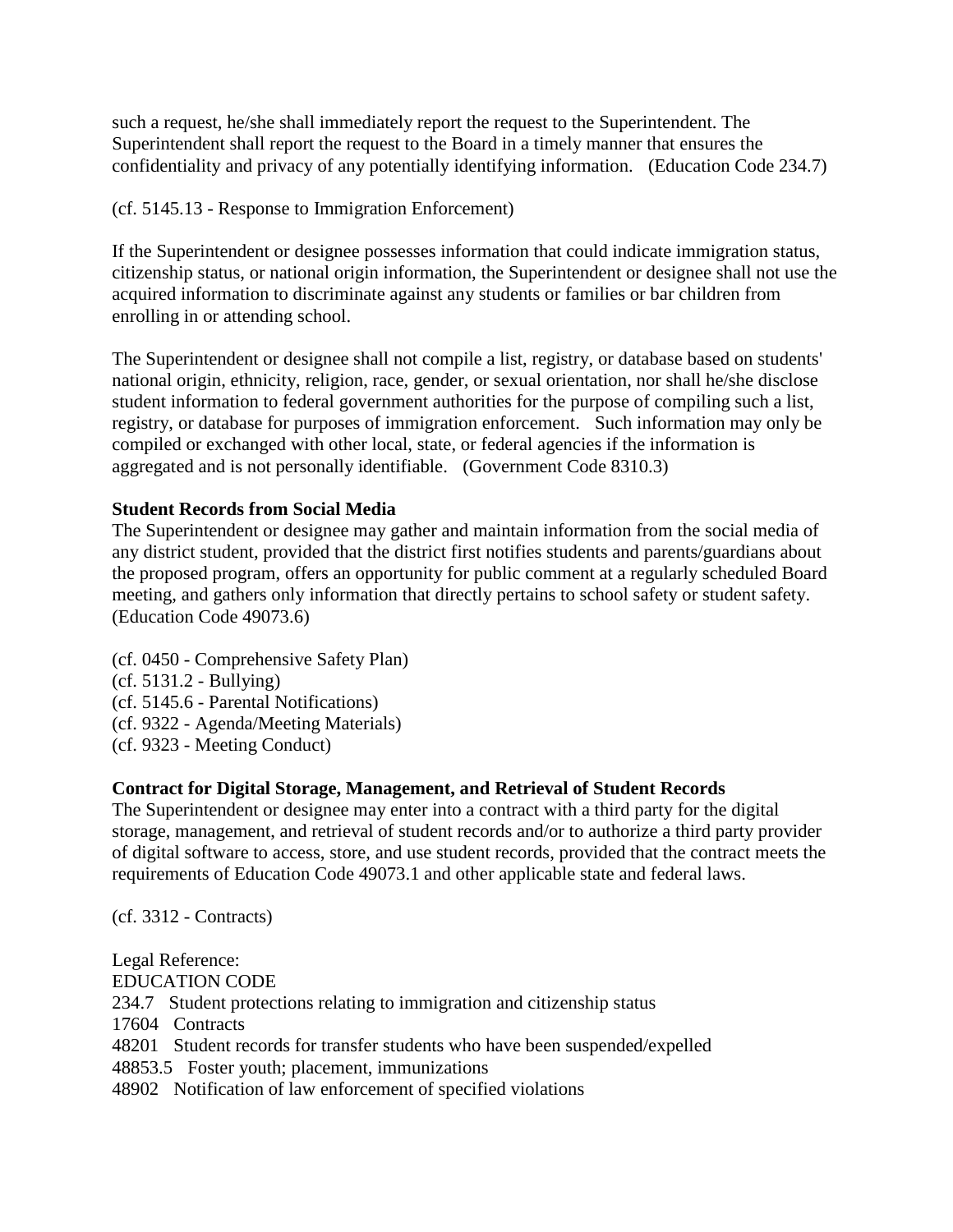48904-48904.3 Withholding grades, diplomas, or transcripts

48918 Rules governing expulsion procedures

48980 Parental notifications

48985 Notices in parent/guardian's primary language

49060-49079 Student records

49091.14 Parental review of curriculum

51747 Independent study

56041.5 Rights of students with disabilities

56050 Surrogate parents

56055 Foster parents

69432.9 Cal Grant program; notification of grade point average

BUSINESS AND PROFESSIONS CODE

22580-22582 Digital privacy

22584-22585 Student Online Personal Information Protection Act

22586-22587 Early Learning Personal Information Protection Act

CODE OF CIVIL PROCEDURE

1985.3 Subpoena duces tecum

FAMILY CODE

3025 Access to records by noncustodial parents

6552 Caregiver's authorization affidavit

GOVERNMENT CODE

6252-6260 Inspection of public records

HEALTH AND SAFETY CODE

120440 Immunizations; disclosure of information

PENAL CODE

245 Assault with deadly weapon

WELFARE AND INSTITUTIONS CODE

681 Truancy petitions

701 Juvenile court law

16010 Health and education records of a minor

CODE OF REGULATIONS, TITLE 5

430-438 Individual student records

16020-16027 Destruction of records of school districts

UNITED STATES CODE, TITLE 20

1232g Family Educational Rights and Privacy Act

1232h Protection of Pupil Rights Amendment

UNITED STATES CODE, TITLE 26

152 Definition of dependent child

UNITED STATES CODE, TITLE 42

11434a McKinney-Vento Homeless Assistance Act; definitions

CODE OF FEDERAL REGULATIONS, TITLE 16

Part 312 Children's Online Privacy Protection Rule

CODE OF FEDERAL REGULATIONS, TITLE 34

99.1-99.67 Family Educational Rights and Privacy

300.501 Opportunity to examine records for parents of student with disability